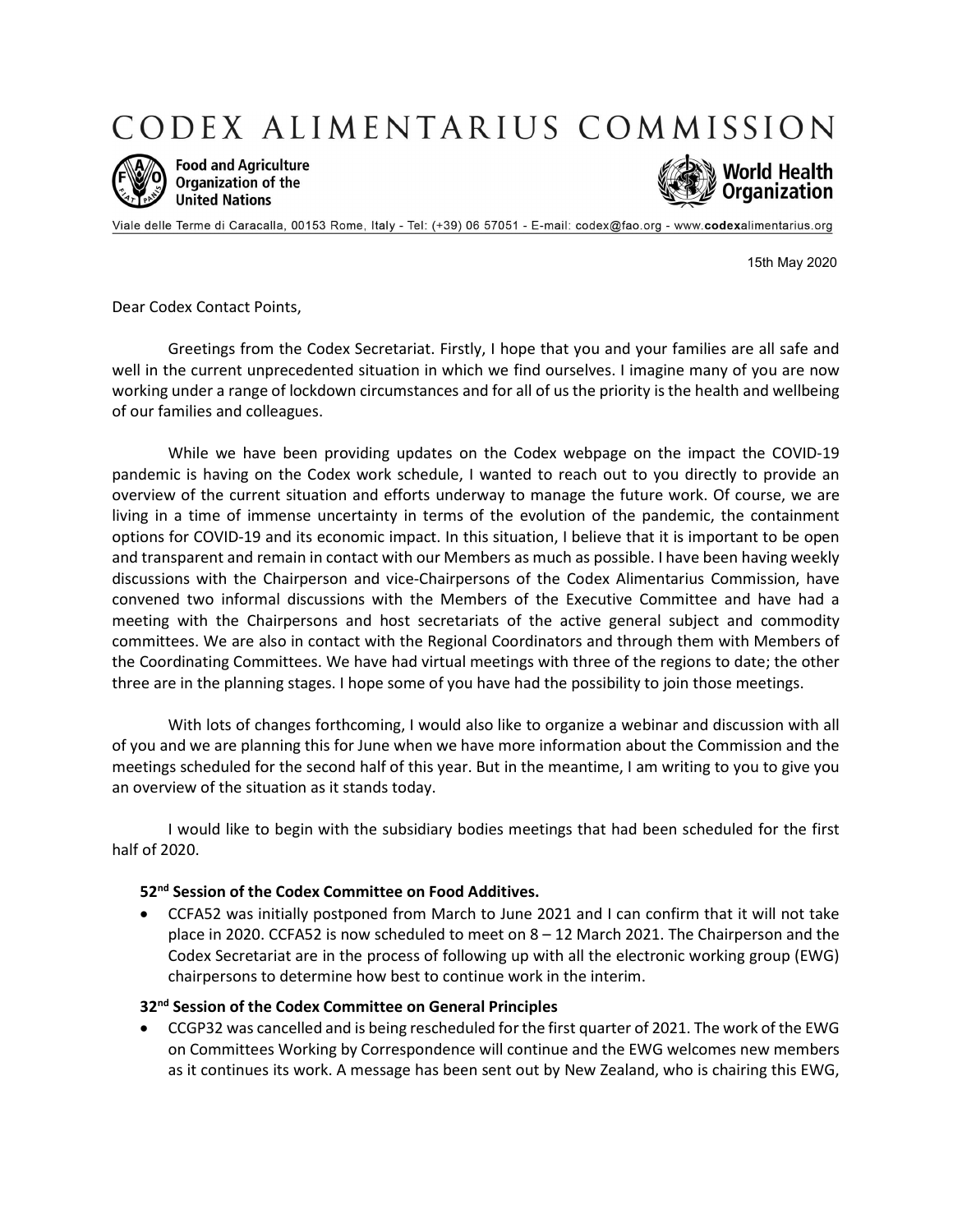inviting new Members to join and I strongly encourage you to contribute to this work that is more relevant than ever to Codex.

# 52<sup>nd</sup> Session of the Codex Committee on Pesticide Residues

 CCPR52 was initially postponed from March to later in 2020 and we have just confirmed with the host country the cancellation of this meeting in 2020. CCPR52 is scheduled to meet again on 12- 17 April 2021. The Codex Secretariat is working with the CCPR Chairperson, the Chairperson of the EWG on priorities and the JMPR Secretariat to facilitate the continuation of the scientific advice on priorities.

# 14<sup>th</sup> Session of the Codex Committee on Contaminants in Food

 CCCF14 was cancelled for 2020 and has now been scheduled to take place on 2-6 May 2021. Efforts are ongoing to continue to work virtually with the EWGs in order to advance before the session convenes in 2021. Comments which were received by 30 April 2020 are now being shared with the Chairpersons/co-chairpersons of EWGs to revise the documents and continue the discussions in the relevant EWGs where needed.

## 25<sup>th</sup> Session of the Codex Committee on Food Import and Export Inspection Systems.

 CCFICS25 was cancelled for 2020 and is in the process of being rescheduled for 22-26 March 2021 to ensure that it can meet before the CAC session in 2021. Work will continue in the EWGs with discussions based on comments received to date.

## 41<sup>st</sup> Session of the Codex Committee on Methods of Analysis and Sampling

 CCMAS41 was cancelled for 2020 and has been rescheduled for 17 – 21 May 2021. Work will continue in the EWGs with discussions based on comments received to date.

## 25<sup>th</sup> Session of the Codex Committee on Residues of Veterinary Drugs in Foods

 CCRVDF25 was cancelled for 2020 and has been rescheduled for 25-29 January 2021. Work will continue in the EWGs with discussions based on comments received to date.

We are making every effort to ensure that the webpages of each of these committees are updated regularly to communicate how the work will continue over the coming months. It is also important to review the Circular Letters webpage where the latest deadlines to the Circular Letters are indicated.

### CCEXEC79 and CAC43

I am sure many of you are wondering what is happening with CCEXEC79 and CAC43. You will have noted that no invitation has been issued for CAC43 and although we cannot publish any official notification yet, I can assure you that there will be no physical session of the Commission in July 2020.

The process of both planning and cancelling a high-level meeting like the Codex Alimentarius Commission is complex. Therefore, I would like to provide you with an overview of what has happened to date and what we might expect in the coming weeks.

The Chairperson of the Commission has written to FAO where the CCEXEC79 and CAC43 were scheduled to take place in June/July 2020, to propose that a physical session of CAC43 not take place and the CCEXEC79 be convened as a virtual meeting. This request is now under active consideration and we are awaiting final confirmation and further procedural guidance from the parent organizations.

We expect we will be able to progress with a virtual session of the CCEXEC, although with a reduced agenda focussing primarily on the Critical Review role of CCEXEC. The Codex Alimentarius